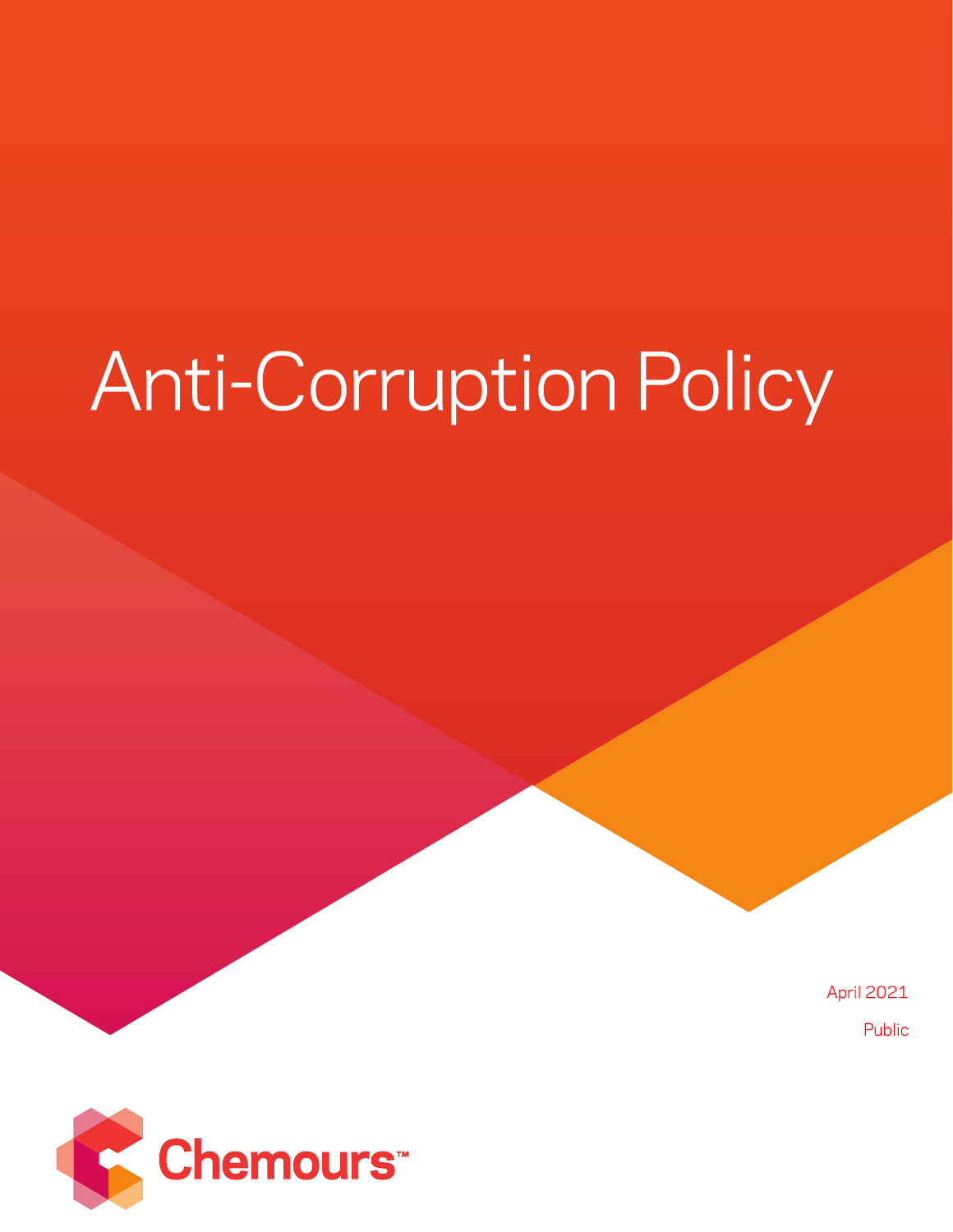# 1. Purpose

Our unshakable integrity dictates that we stand firm against bribery and support global efforts to eradicate corruption. Chemours is a global company, doing business in many countries. We do what's right for customers, colleagues, and communities − always. Bribery and corruption are contrary to this principle. Corruption is an obstacle to the rule of law, depletes national wealth and corrodes the social fabric of society. Our Employees, including officers, directors and agents, must never engage in illegal, improper or unethical conduct. This Policy is intended to provide a clear statement of Chemours' commitment to carrying out business openly and honestly in order to avoid any action that may impugn the Company's reputation for unshakable integrity. Additionally, this Policy provides guidance and awareness about applicable anti-bribery laws such as the U.S. Foreign Corrupt Practices Act ("FCPA"), the U.K. Bribery Act, and other legislation addressing bribery, kickbacks, conflicts of interest, or other corrupt activities applicable in jurisdictions in which Chemours does business (collectively "Anti-Corruption Laws"), so that we may avoid inadvertent violations and recognize and prevent potential issues before they become real problems.

Employees must avoid any activity that creates even the appearance of impropriety and are encouraged to discuss any questions regarding specific facts or circumstances that may implicate this Policy with their managers, [Ethics Champion,](https://chemours.sharepoint.com/legal/POLICIES%20PROCEDURES%20AND%20GUIDELINES/Ethics%20Champions.pdf) or any member of Chemours Legal or [Ethics & Compliance.](https://chemours.sharepoint.com/legal/Pages/Compliance.aspx) Additionally, Employees can contact the [Ethics Hotline,](https://chemours.sharepoint.com/Pages/EthicsHotline.aspx) which is available 24-hours a day, confidential and, where allowed by law, can be anonymous.

## 2. Scope

This Policy is mandatory and applies to all directors, officers, and employees (collectively "Employee(s)") of Chemours. It applies globally to Chemours and all its subsidiaries, affiliates, partnerships, joint ventures and other business associations that are controlled by Chemours, directly or indirectly ("the Company"). The principles and prohibitions under this Policy also apply globally to every partner, distributor, agent, contractor, representative consultant, reseller, freight forwarder, and/or other third parties acting or providing services on Chemours' behalf (collectively "Third Parties").

It is the responsibility of each Employee to act in accordance with the legal standards and restrictions applicable to their assigned duties, including the FCPA and other applicable Anti-Corruption Laws. A violation of an Anti-Corruption Law may subject an Employee to civil as well as criminal penalties. Violations of this Policy may result in disciplinary action, up to and including termination, subject to applicable law.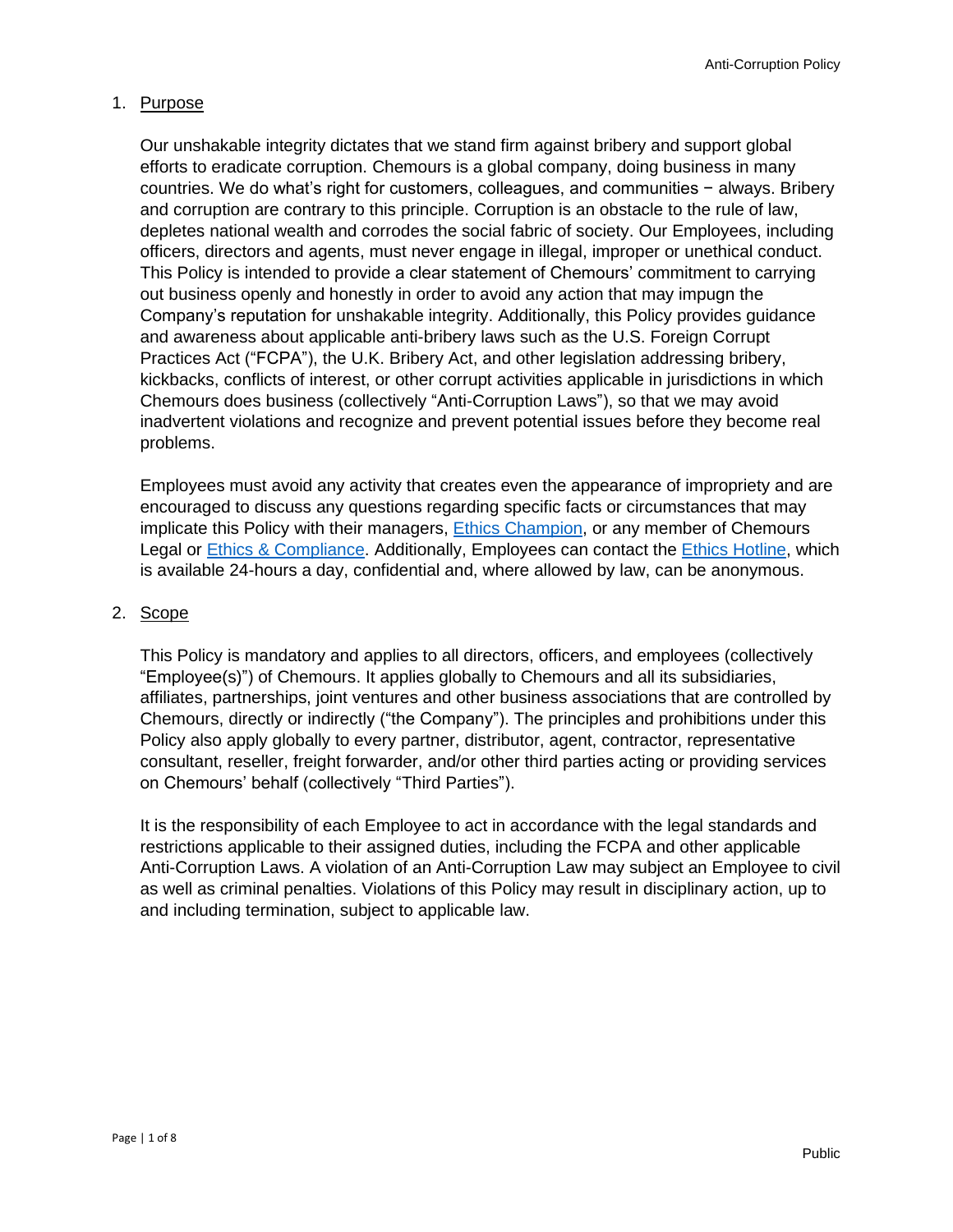- 3. Policy Statement
	- a. No Employee or Third Party of the Company shall give, offer, promise, authorize or pay anything of value to any government official or any other person or entity including those in the private or commercial sector to induce the recipient to misuse his or her position or to obtain an improper business advantage.
	- b. No Employee shall request or accept a bribe.
	- c. No gift giving or receiving, including cash and cash equivalents, is permitted except as provided in the Chemours Gift & Entertainment Policy.
	- d. No facilitation payments, as discussed in section 8 below, are permitted.
	- e. No Employee will suffer negative consequences for refusing to pay a bribe.

## 4. Definitions

For purposes of this Policy:

- a. *"Anything of value"* includes, but is not limited to:
	- cash and cash equivalents (as defined below)
	- gifts
	- travel
	- meals and/or entertainment
	- use of vehicles or property
	- accommodations or valuable favors (such as educational and employment opportunities for friends and relatives)
	- loans

A "thing of value" under this Policy has no minimum value. Even a small gift is a "thing of value."

- b. *"Bribe"* is an offer, request, promise, authorization to pay, or payment or receipt of "anything of value" to or from or any person or entity, which is intended to induce the recipient to misuse his or her position or to obtain an improper "business advantage."
- c. *"Business advantage"* is broadly defined. It includes obtaining or retaining business, obtaining preferential treatment or securing political or business concessions, including favorable tax or customs treatment, receiving permits or regulatory approvals, or bypassing laws or regulations.
- d. "*Cash equivalents*" require compliance with the same procedures set forth for cash and include, for example:
	- stocks, bonds, and other securities
	- precious metals or jewelry
	- gift cards or certificates that are exchangeable for goods or services
	- event tickets (e.g., sporting events, concerts, etc.)
	- anything that can be easily converted to cash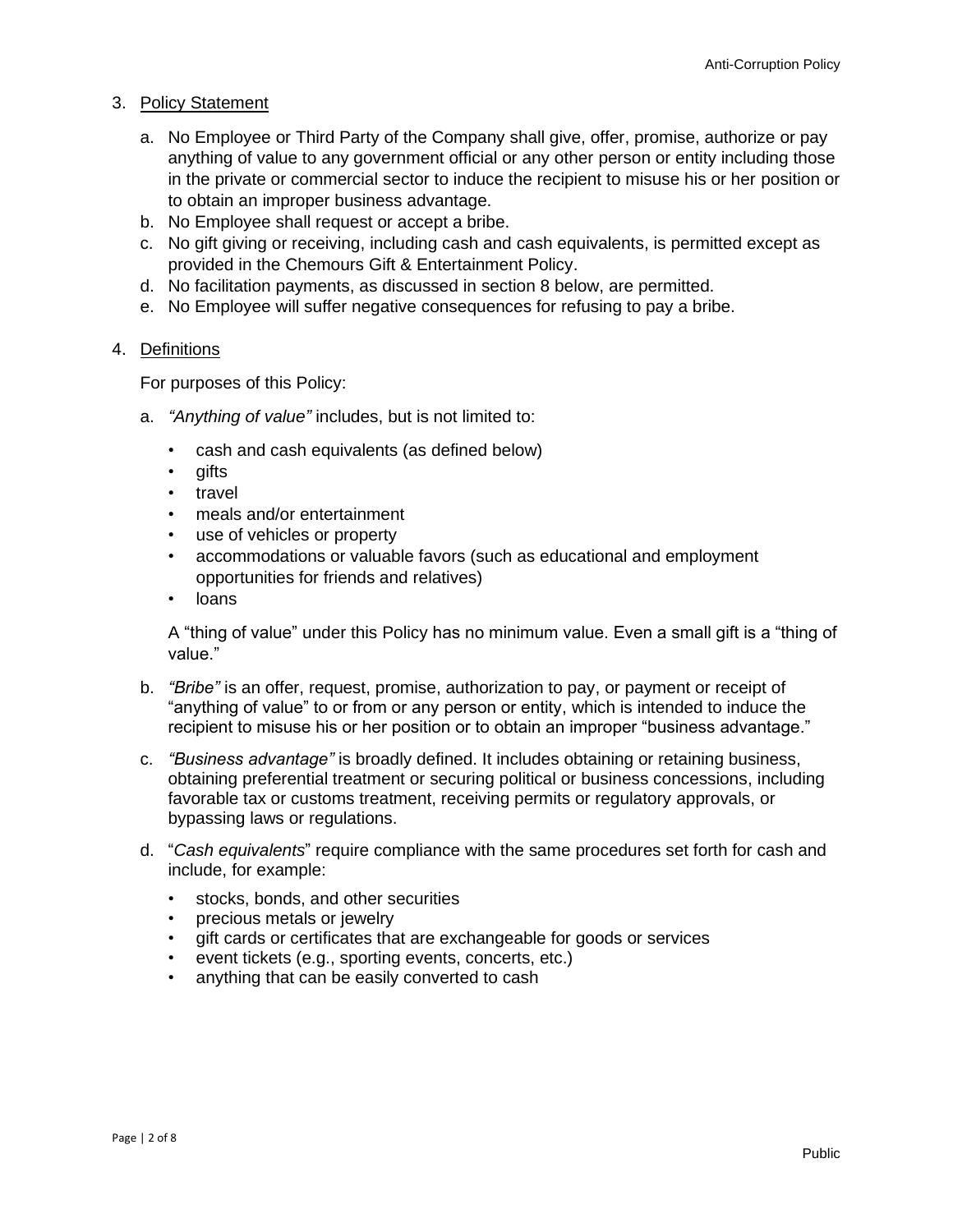- e. *"Government official"* is broadly defined to include:
	- any officer or employee of any government entity, department or agency
	- any employee of a state-owned enterprise
	- any political party or official thereof
	- any candidate for political office
	- a public international organization, such as the United Nations or World Bank, or any department or agency thereof
	- any person acting in an official capacity on behalf of a government entity
- f. A "s*tate-owned enterprise*" is a business enterprise where the government or state has significant control through full, majority, or significant minority ownership.

## 5. Gifts & Entertainment

As a standard business practice, the Company does not encourage receiving or giving gifts. Any gift or entertainment involving a non-U.S. government official must be pre-approved in writing by Chemours Legal and relevant country management.

The Chemours [Gifts & Entertainment](https://chemours.sharepoint.com/legal/POLICIES%20PROCEDURES%20AND%20GUIDELINES/Gift%20and%20Entertainment%20Policy.pdf) Policy provides that all gifts and entertainment, both giving and receiving, must meet all of the following criteria:

- Is consistent with customary regional business practices;
- Has a clear business purpose;
- Cannot be perceived as a bribe or improper payment;
- Is not offered to improperly influence a business relationship;
- Does not violate applicable laws, ethical standards or Company policies;
- Would not embarrass the Company or the Employee if publicly disclosed.

Employees must be familiar with the [Gifts & Entertainment Policy.](https://chemours.sharepoint.com/legal/POLICIES%20PROCEDURES%20AND%20GUIDELINES/Gift%20and%20Entertainment%20Policy.pdf) Stricter guidelines may apply at local levels. Employees should check with their country management for any additional guidelines.

Gifts to U.S. government officials are not permitted, except as provided in the [U.S.](https://chemours.sharepoint.com/legal/POLICIES%20PROCEDURES%20AND%20GUIDELINES/US%20Government%20Business%20Gifts%20and%20Gratuities%20Policy.pdf)  [Government Business Gifts & Gratuities Policy.](https://chemours.sharepoint.com/legal/POLICIES%20PROCEDURES%20AND%20GUIDELINES/US%20Government%20Business%20Gifts%20and%20Gratuities%20Policy.pdf)

#### 6. Travel & Lodging of Non-U.S. Government Officials

For business reasons, it can be useful for non-U.S. government officials to visit Chemours facilities to promote and demonstrate Chemours products. In these situations, it is permissible for the Company to cover *reasonable* and *limited* meal, travel and accommodation expenses for a government official's visit provided such expenditures are:

- permitted by, and meet the requirements of, the laws/regulations of the specific countries involved;
- reasonable and bona fide expenditures that are directly related in time and place to the promotion, demonstration, or explanation of Company products, services, or processes, or the execution or performance of a Company contract with a foreign government or agency (i.e., directly to/from a Company facility, provision of nearby lodging and/or meals with no additional or unrelated sightseeing or side trips);
- appropriate, not extravagant, consistent with local customs (i.e., equivalent to what that government would authorize if it were to pay directly);
- for the relevant officials only (i.e., no family or friends);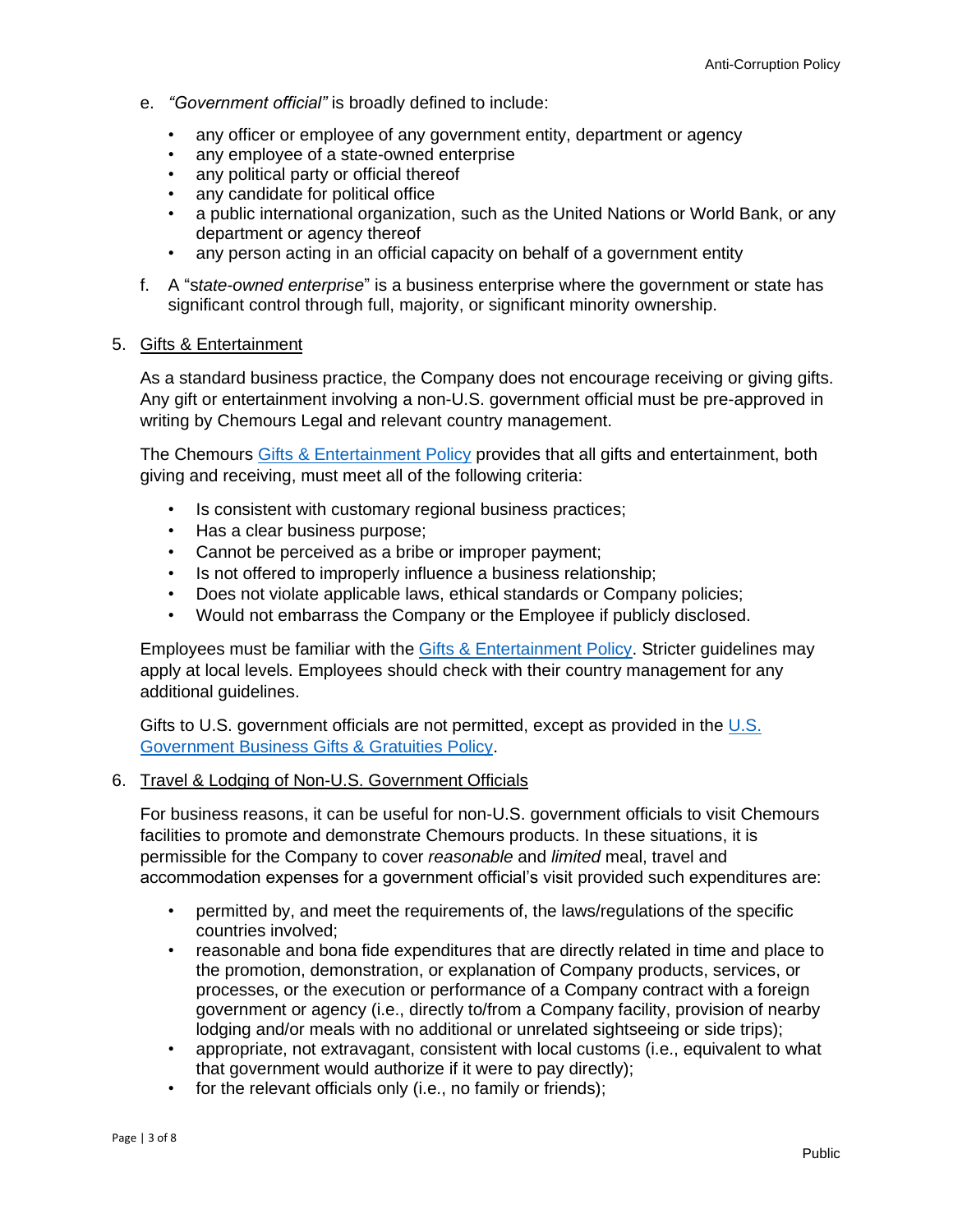- for government officials appointed or chosen by their agency or office and not by Chemours;
- paid, when possible, to the service providers directly by Chemours and not to the individual official;
- paid, when possible, to the foreign government and not the individual traveler where receipts are provided to Chemours by the government official for legitimate travelrelated expenses;
- accompanied by clear communication to the government officials from Chemours that the provision of such expenditures is not intended to influence any official actions;
- reported to that government official's agency as required; and
- in compliance with the Chemours [Code of Conduct,](https://chemours.sharepoint.com/legal/Pages/Code-of-Conduct.aspx) Chemours authorization and recordkeeping requirements, and the [Non-U.S. Government Officials Travel Approval](https://chemours.sharepoint.com/legal/POLICIES%20PROCEDURES%20AND%20GUIDELINES/Non-US%20Government%20Officials%20Travel%20Approval%20Process.pdf)  [Process.](https://chemours.sharepoint.com/legal/POLICIES%20PROCEDURES%20AND%20GUIDELINES/Non-US%20Government%20Officials%20Travel%20Approval%20Process.pdf)

Chemours Legal must pre-approve in writing any offers to pay travel and lodging expenses for any non-U.S. government official. Employees must submit a request for approval through the [Non-U.S. Government Officials](https://chemours.sharepoint.com/legal/POLICIES%20PROCEDURES%20AND%20GUIDELINES/Non-US%20Government%20Officials%20Travel%20Approval%20Process.pdf) Travel Approval Process.

Paying of travel or sponsoring of visas for any government official is otherwise prohibited.

## 7. Books & Records

The Company maintains a system of internal accounting controls and keeps its books and records in a manner providing reasonable details that accurately and fairly reflect transactions and dispositions of assets.

- All payments and other entries must be properly recorded in the Company's books and records;
- False, misleading or incomplete entries in the Company's books, records and other business documents are prohibited. No transaction should ever be entered into that requires or contemplates the making of false or fictitious records, in whole or in part;
- No undisclosed or unrecorded funds or accounts may be established for any purpose;
- Circumventing or evading, the Company's internal accounting controls, or any attempt to do so, is prohibited;
- All payments on behalf of the Company must be approved and supported with appropriate documentation;
- No payments shall be made with the intention or understanding that all or any part of the payment is to be used for any purpose other than the specific purpose described by the documents supporting the payment.

These requirements apply to all transactions regardless of financial materiality.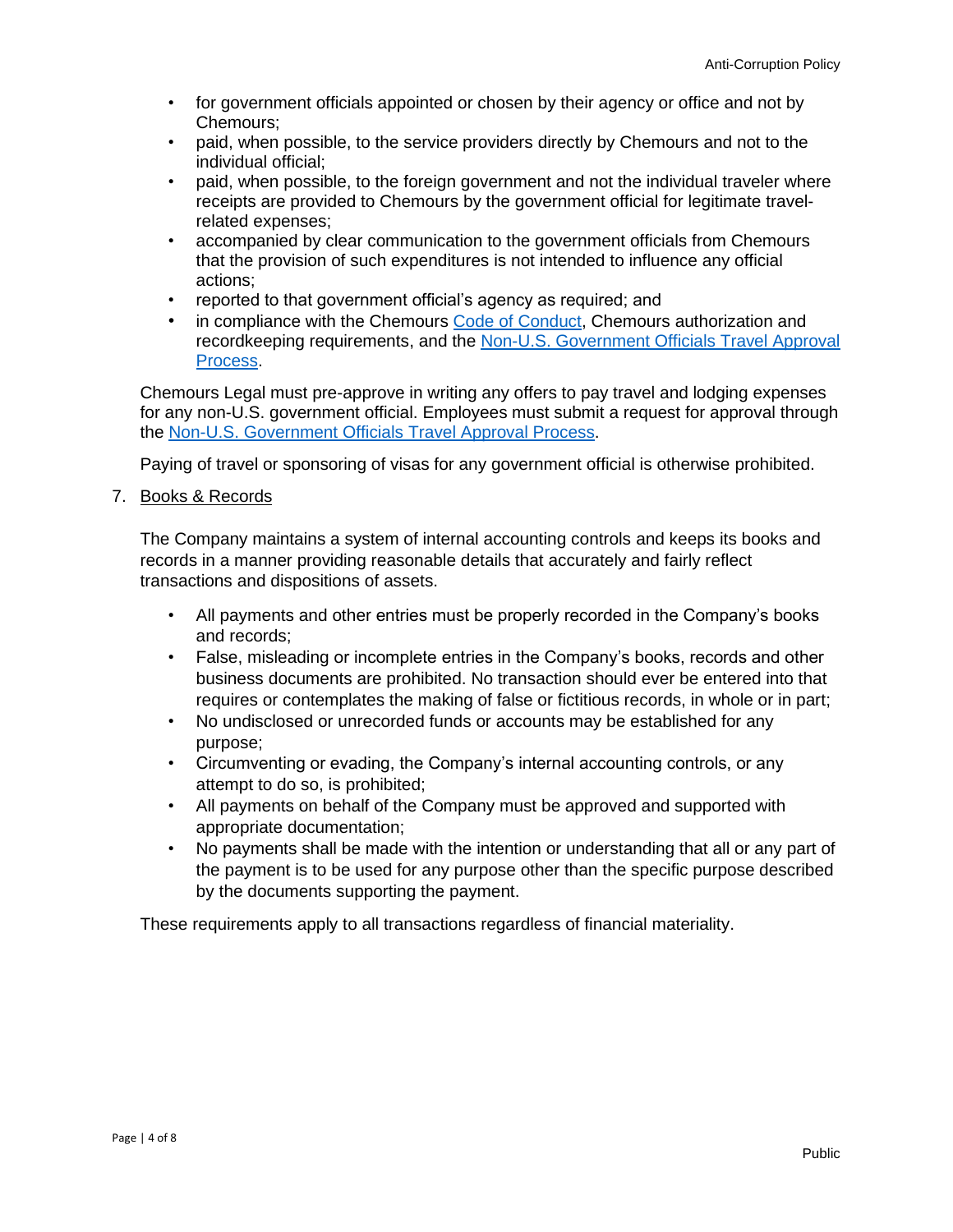## 8. Facilitating Payments

Facilitating payments are prohibited under this Policy. Facilitating payments are relatively small payments paid to non-U.S. government officials to expedite or facilitate nondiscretionary actions or services, such as:

- obtaining an ordinary license or business permit;
- processing government papers such as visas;
- providing police protection;
- providing telephone, power or water service; or
- loading or unloading of cargo

#### 9. Extortionate Demands

Should an Employee encounter a situation involving imminent and serious risk to personal safety or the safety of Chemours personnel or facilities if a demand for payment is not satisfied, such payment would not constitute a prohibited bribe under this Policy. Employees must exercise their best judgment in such situations and must contact Chemours Legal or Global Security as soon as possible to report the incident. If necessary, Global Security will take appropriate actions to ensure the safety of Chemours Employees, their families and/or Chemours facilities. Chemours Legal will determine any additional actions to be taken and will work with Finance to ensure that any payment is appropriately recorded in the Company's books and records.

Mere economic coercion, however, does not amount to extortion or duress. Employees may not use a claim of extortion or duress as a pretext to justify an otherwise improper payment. For example, a demand for payment by a government official as a price to market entry or to obtain a contract does not equate to extortion or duress. The fact that the payment is requested by the recipient does not alter the corrupt purpose on the part of the person paying the bribe. Employees can and must refuse such demands.

If you have any doubt or question about the legality of a payment or expenditure, immediately contact a member of Chemours Legal, [Ethics & Compliance](https://chemours.sharepoint.com/legal/Pages/Compliance.aspx) or your [Ethics](https://chemours.sharepoint.com/legal/POLICIES%20PROCEDURES%20AND%20GUIDELINES/Ethics%20Champions.pdf)  [Champion](https://chemours.sharepoint.com/legal/POLICIES%20PROCEDURES%20AND%20GUIDELINES/Ethics%20Champions.pdf) for advice.

#### 10. Third Parties

Payments that the Company, or its Employees, are prohibited from making, promising or receiving directly under this Policy cannot be made, promised or accepted indirectly through a Third Party. "Third Parties" (also discussed in section 2 above) may include agents, lobbyists, distributors, resellers, consultants, contractors, and freight forwarders.

The Company should not enter any relationship with a Third Party who will have substantive interaction with government officials on behalf of the Company without first examining the Third Party's background, qualifications and reputation. Chemours has implemented integrated global processes to identify and assess Third Parties on a risk-based basis.

Third Party relationships that may involve contact with government officials must be reduced to a written contract that includes appropriate language regarding compliance with applicable Anti-Corruption Laws as well as Chemours expectation of ethical business practices.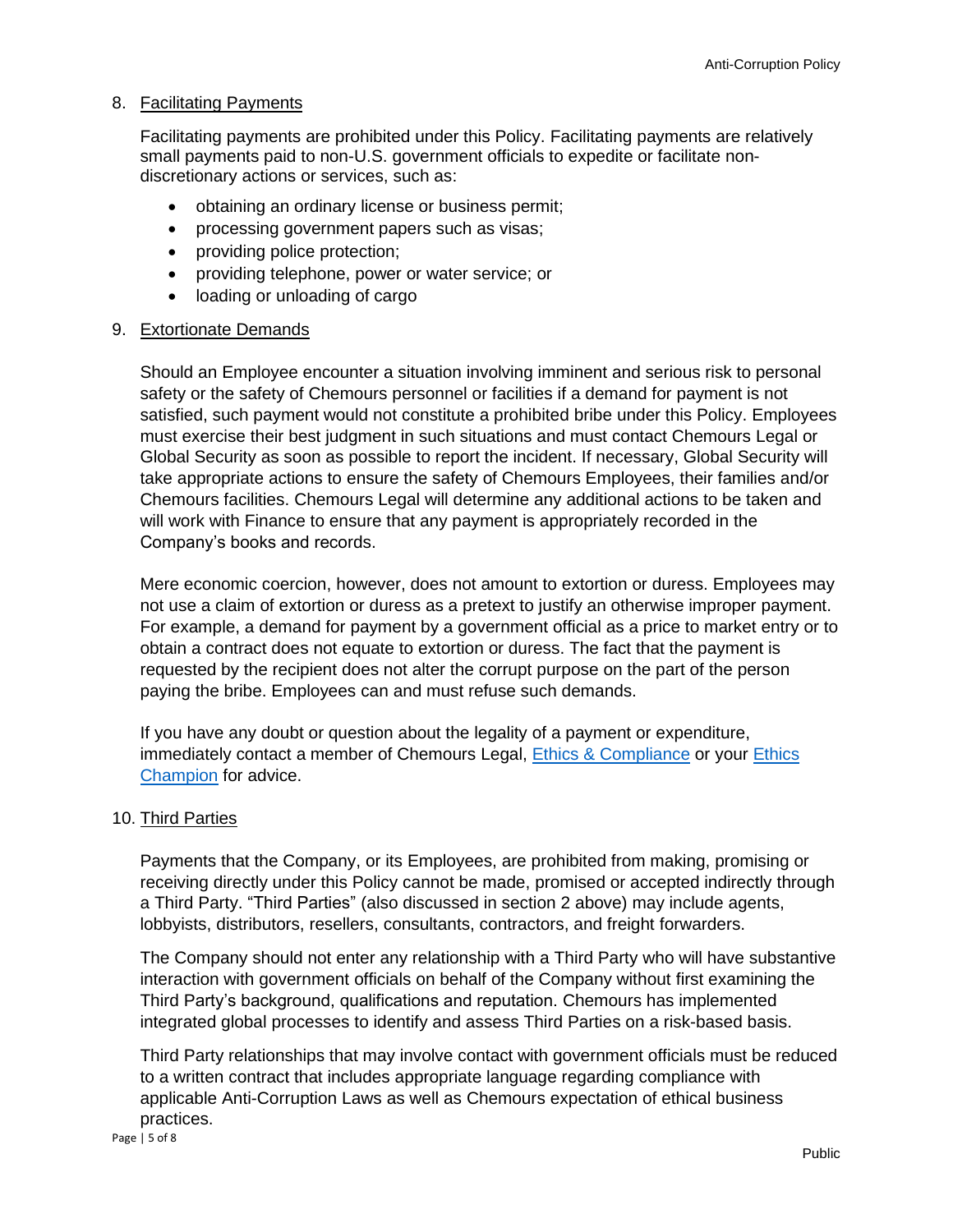## 11. Non-U.S. Charitable Contributions

For purposes of this Policy, a charitable contribution is a gift of money, product or service to a non-U.S. charitable organization or community fund, such as school or educational projects or funds, community or social organizations, or infrastructure projects.

Charitable contributions must be consistent with Chemours' [Policy on Philanthropic](https://chemours.sharepoint.com/Pages/PhilanthropicDonationsGiftsPolicies.aspx)  [Donations, Charitable Contributions, & Gifts.](https://chemours.sharepoint.com/Pages/PhilanthropicDonationsGiftsPolicies.aspx) Employees should consult Corporate Communications before using Company funds or resources to support a charitable organization or cause. To ensure that non-U.S. donations cannot be interpreted as bribes, Legal must be consulted and issue written approval before Employees or Third Parties offer or make any such non-U.S. charitable contribution on behalf of Chemours.

#### 12. Political Contributions

Political contributions intended to influence or obtain a business advantage from a government official are prohibited. Employees must seek approval from Chemours Government Affairs before using Company funds or resources to support political candidates, engaging in lobbying activities, or using Company locations or other assets for political purposes. The Company may sponsor employee political committees or funds and incur reasonable expenses in connection with their establishment and administration, as permitted by applicable law and Company policies and guidelines.

#### 13. Money Laundering

Money laundering means concealing or disguising the existence of an illegal source of income to make it appear legitimate. Use of proceeds generated by unlawful conduct may give rise to liability in countries in which the Company operates. Employees should immediately contact Chemours Legal if they know or suspect that a transaction might involve the payment or the receipt of proceeds of any illegal activity. Alternatively, Employees can contact the [Ethics Hotline](https://chemours.sharepoint.com/Pages/EthicsHotline.aspx) to raise concerns confidentially and/or anonymously.

## 14. Training

Each Employee is responsible for knowing and understanding this Policy, the Chemours [Code of Conduct](https://chemours.sharepoint.com/legal/Pages/Code-of-Conduct.aspx) and other relevant policies and procedures referenced herein. The Company will provide and require specified Employees to complete anti-corruption training and/or certification. For more information on available training, contact your [Ethics](https://chemours.sharepoint.com/legal/POLICIES%20PROCEDURES%20AND%20GUIDELINES/Ethics%20Champions.pdf)  [Champion,](https://chemours.sharepoint.com/legal/POLICIES%20PROCEDURES%20AND%20GUIDELINES/Ethics%20Champions.pdf) a [Compliance Officer](https://chemours.sharepoint.com/legal/POLICIES%20PROCEDURES%20AND%20GUIDELINES/Meet%20Your%20Compliance%20Officer.pdf) or Chemours Legal. Internet-based training is always available to Employees via [Living Integrity](https://chemours-console.lrn.com/) │ The *What's Right* Resource, Chemours' ethics and compliance training portal.

#### 15. Auditing

The Company will conduct periodic audits of relevant Company operating units to help ensure compliance with this Policy and applicable Anti-Corruption Laws.